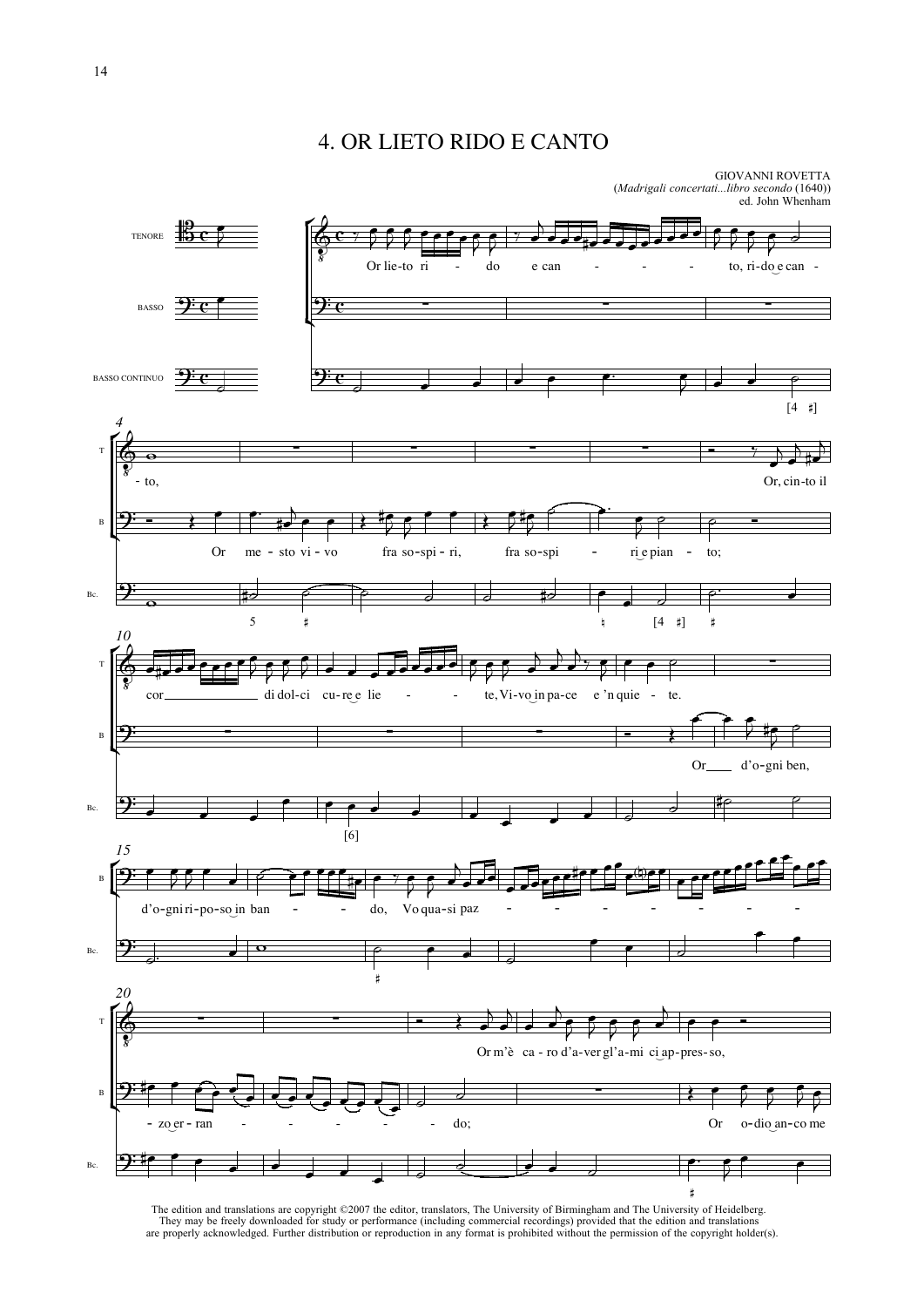

15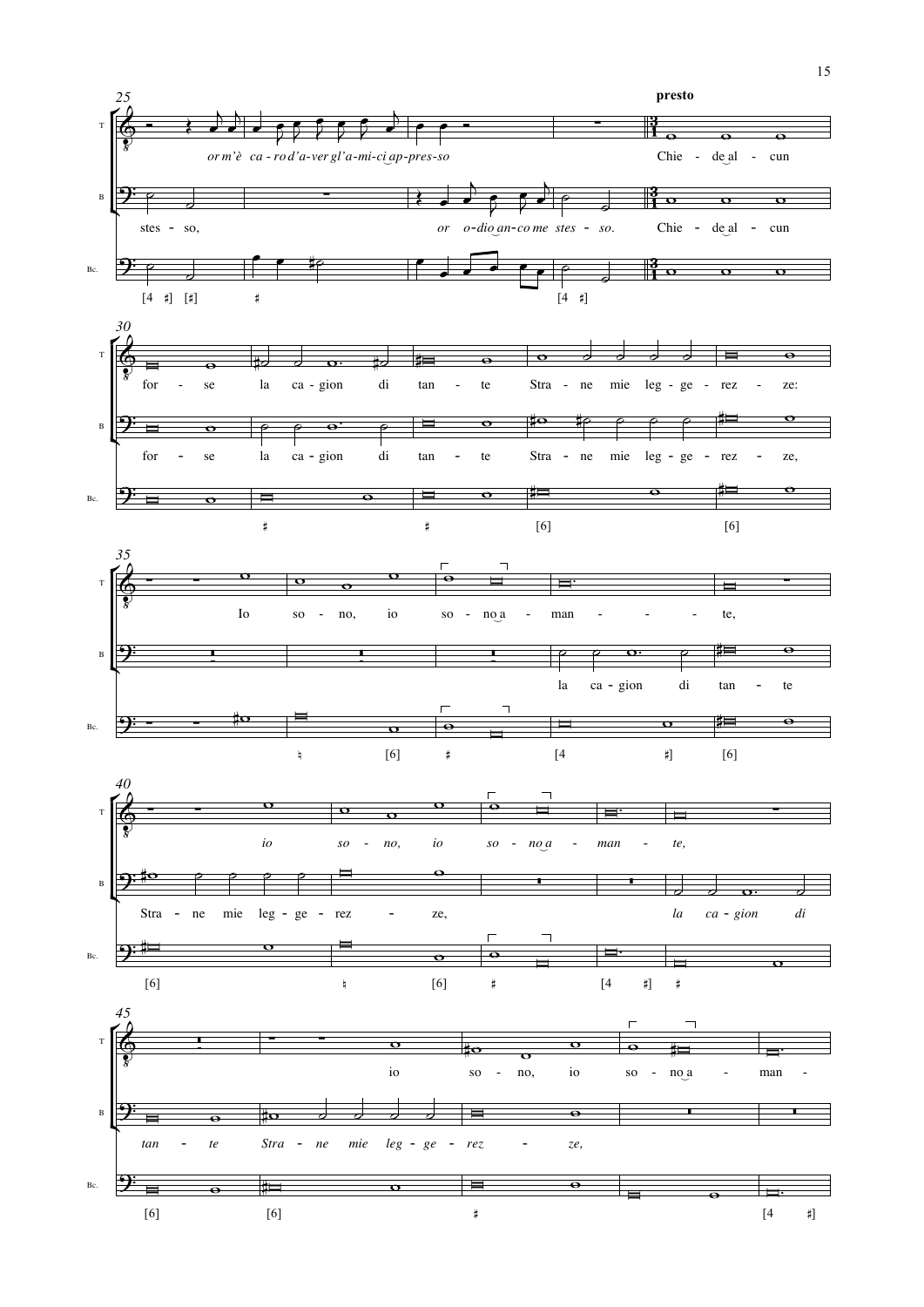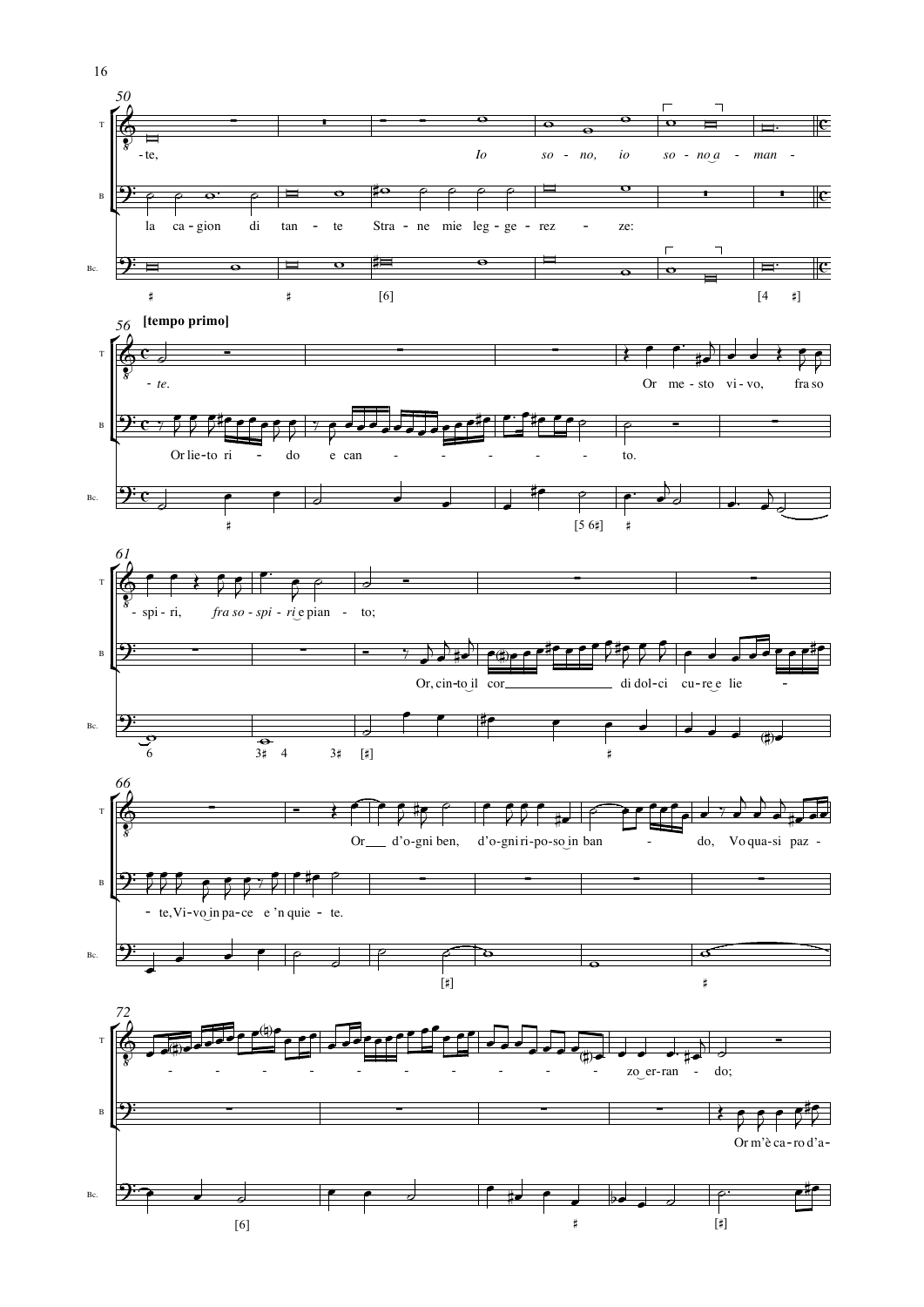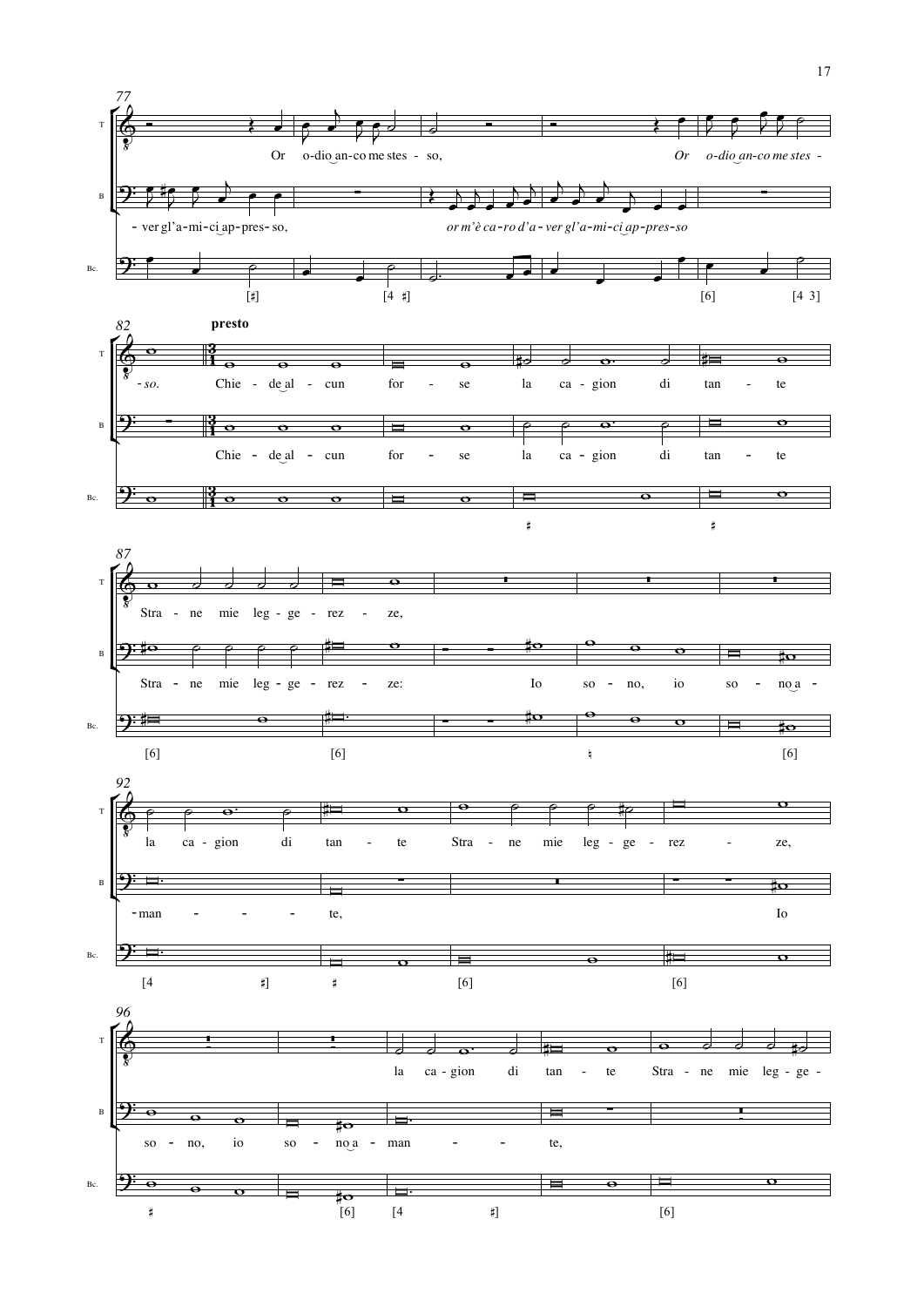

18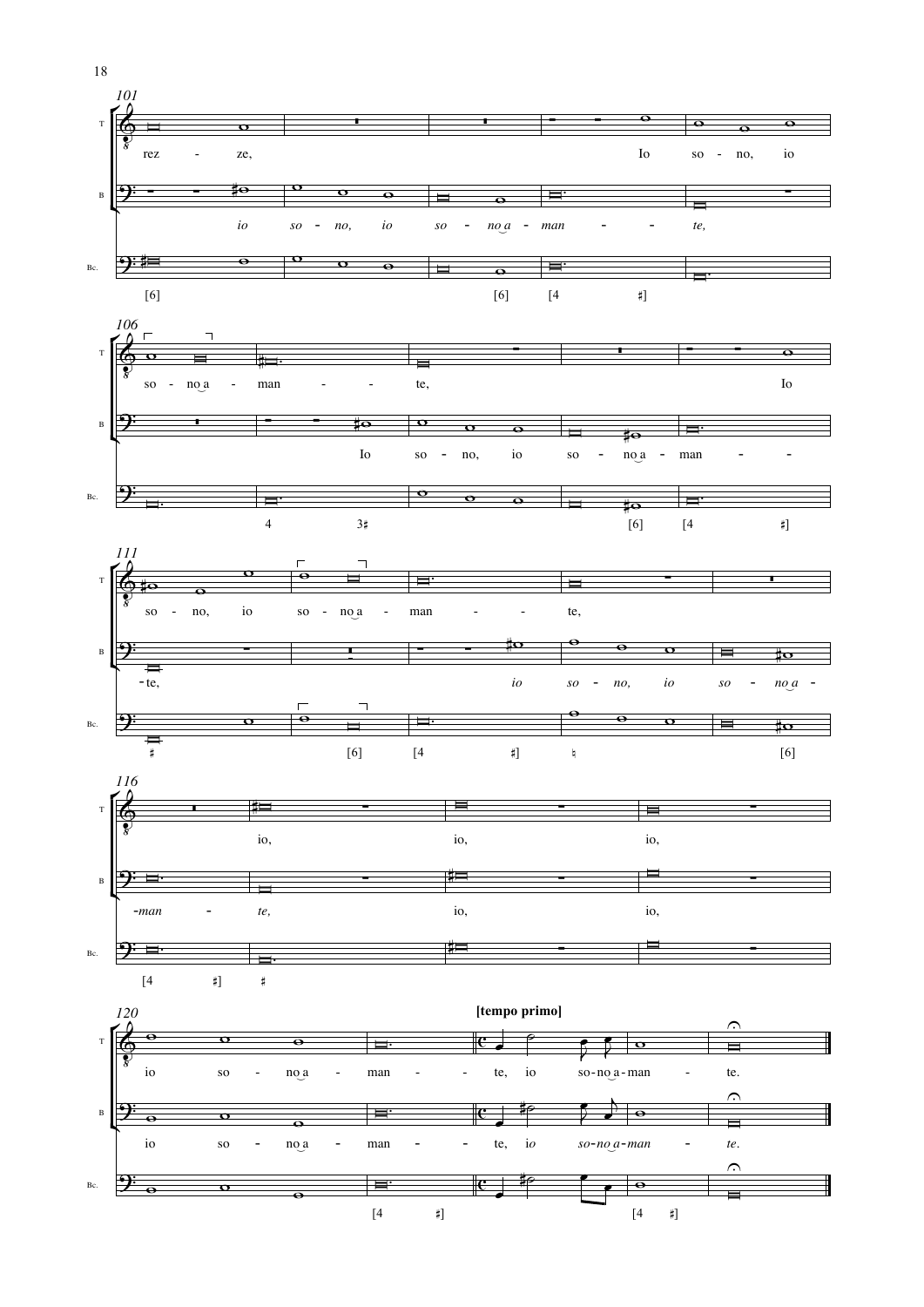## **TEXT AND TRANSLATION**

Now happy I laugh and sing: now sad I live mid sighs and tears; now, my heart surrounded by sweet happy cares, I live in peace and quietness: Now exiled from all good, all rest, I go, almost madly, wandering; now it is dear to me to have my friends nearby: now I hate even myself. Some may ask, perhaps, the reason for so many strange changes of heart: I am in love.

English translation ©2007 John Whenham

#### **4. Or lieto rido e canto** Madrigale

Or lieto rido e canto, Or mesto vivo fra sospiri e pianto; Or, cinto il cor di dolci cure e liete, Vivo in pace e 'n quiete. Or d'ogni ben, d'ogni riposo in bando, Vo quasi pazzo errando; Or m'è caro d'aver gl'amici appresso, Or odio anco me stesso. Chiede alcun forse la cagion di tante Strane mie leggerezze: Io sono, io sono amante.

Bald lache ich fröhlich und singe, bald lebe ich traurig unter Seufzern und Weinen bald – das Herz umgürtet mit süßen und frohen Sorgen – lebe ich in Frieden und Ruhe. Bald von jedem Wohl, von jedem Ausruhen ausgeschlossen, irre ich fast wahnsinnig umher. bald ist es mir lieb, die Freunde um mich zu haben, bald hasse ich mich selbst. Es mag vielleicht jemand fragen nach der Ursache so vieler seltsamer Leichtfertigkeiten: Ich bin, ich bin ein Liebender.

German translation ©2007 Joachim Steinheuer